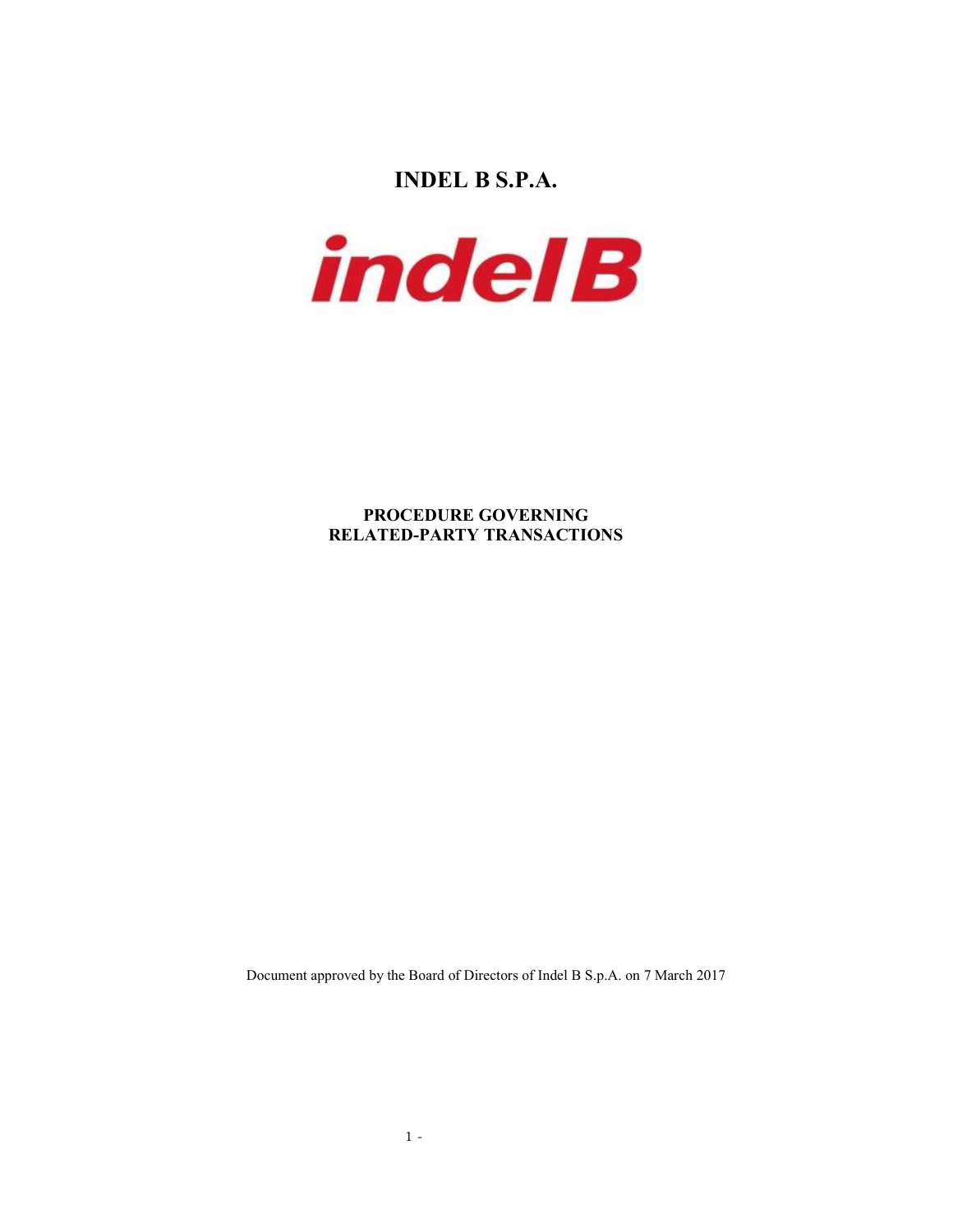#### Introduction

This procedure for related-party transactions (Procedure) establishes how to manage the relatedparty transactions carried out by Indel B S.p.A. (Company), whether directly or via its subsidiaries, in order to ensure their procedural and substantive transparency and propriety following admission of the shares of the Company to trading on the MTA (Mercato Telematico Azionario), which is the multilateral trading system organised and managed by Borsa Italiana S.p.A. (MTA).

Pursuant to art. 2391-bis of the Italian Civil Code, this Procedure has been prepared with reference to art. 10 of the Regulation containing instructions for related-party transactions adopted by Consob Decision 17221 dated 12 March 2010 and subsequent amendments and additions (Regulation 17221/2010).

This Procedure contains instructions applicable to two categories of related-party transaction: (i) Related-Party Transactions of Greater Significance (as defined below) and (ii) Related-Party Transactions of Lesser Significance (as defined below), establishing specific procedures for their investigation and approval.

This Procedure does not apply to certain other categories of related-party transaction (identified in Article 2), including, *inter alia*, Transactions of Insignificant Amount (as defined below) and shareholders' resolutions regarding the remuneration of the members of the Board of Directors and, if appointed, the Executive Committee.

This Procedure takes effect on the first day of trading in the shares of the Company on the MTA.

For all matters not expressly governed by this Procedure, express reference is made to the instructions in force from time to time that are contained in Regulation 17221/2010.

Any amendments made to Regulation 17221/2010 – especially with reference to the definitions of "Related-Party Transactions", "Transactions of Greater Significance" and "Related Parties" – are automatically included in this Procedure and the instructions that refer to them are automatically amended as a result.

Without prejudice to the subsequent content of this Procedure, the Board of Directors has primary responsibility for its proper and constant application.

In this context and in compliance with art. 4, para. 6, of Regulation 17221/2010, the Board of Statutory Auditors monitors the compliance of this Procedure with the principles embodied in Regulation 17221/2010, as well as compliance with this Procedure, and reports on its work to the Shareholders' Meeting pursuant to art. 2429, para. 2, of the Italian Civil Code.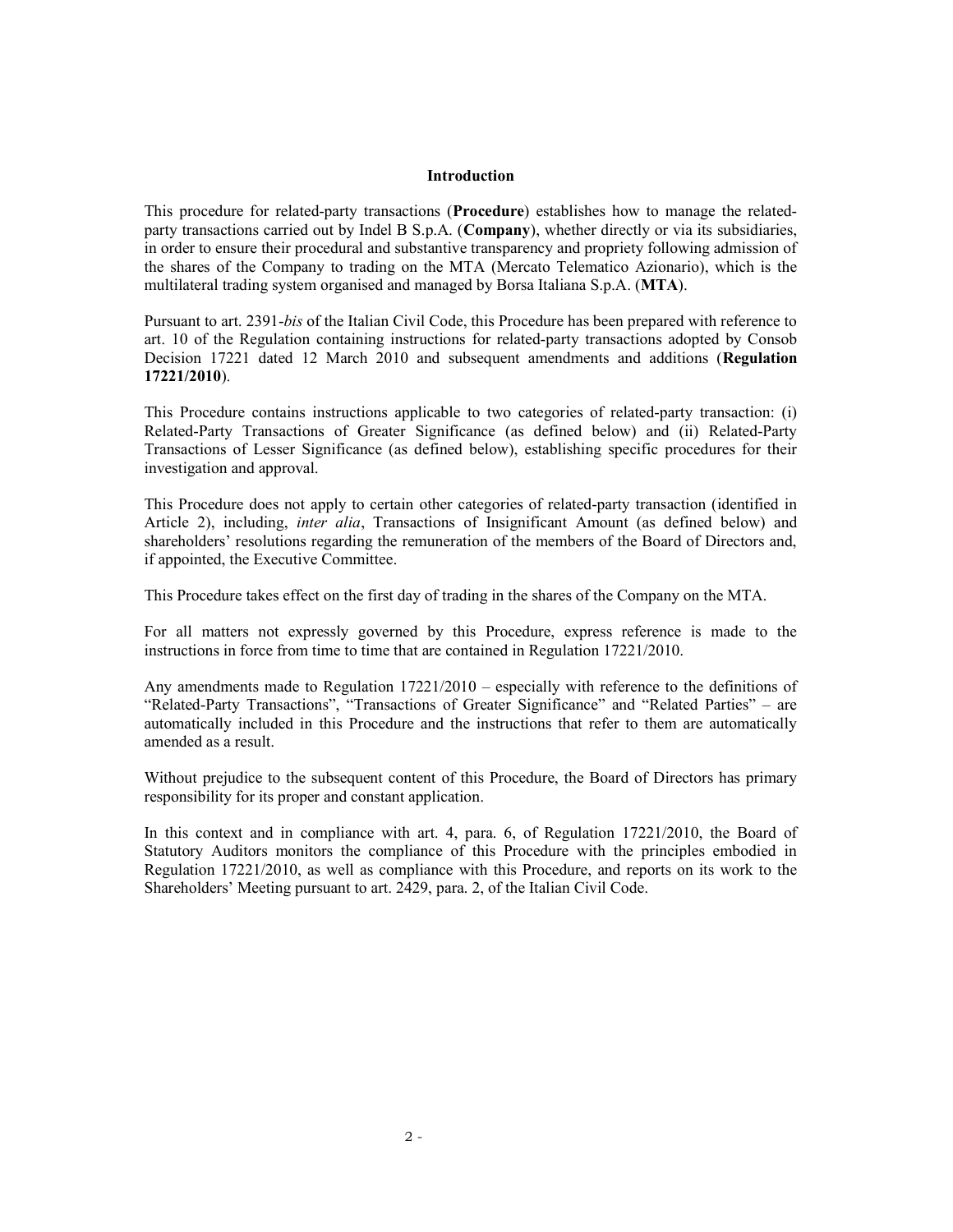### I. GENERAL CLAUSES

## Article 1 **Definitions**

1. The terms and expressions highlighted in boldface have the following meanings:

Independent Directors: those directors recognised by the Company as independent, both pursuant to art. 148 TUF and in application of the principles and application criteria contained in art. 3 of the Corporate Governance Code;

Unrelated Directors: directors of the Company other than the counterparties to a given transaction and their Related Parties;

Corporate Governance Code: the code of self-regulation for listed companies adopted by the Corporate Governance Committee promoted by Borsa Italiana S.p.A. and in force from time to time;

Board of Statutory Auditors: the Board of Statutory Auditors of the Company in office from time to time;

Related Parties Committee or Committee: the committee comprising all the Independent Directors in office from time to time, with the clarification that, while and whenever the Board of Directors only has one Independent Director, the Related Parties Committee shall be deemed valid with the presence of just that Independent Director and the participation of one of the Equivalent Supervisors referred to in art. 5 of this Procedure;

Conditions Equivalent to Market or Standard Conditions: the "conditions equivalent to market or standard conditions" defined in the version of Regulation 17221/2010 in force from time to time  $(^1)$ ;

Board of Directors: the Board of Directors of the Company in office from time to time;

Consob: Commissione Nazionale per le Società e la Borsa (Stock Exchange Regulatory Body) with offices at via G.B. Martini 3, Rome;

Executives with Strategic Responsibilities: the "executives with strategic responsibilities" defined in the version of Regulation 17221/2010 in force from time to time  $(^2)$ ;

Responsible Function: the function responsible for the specific Related-Party Transaction in accordance with the internal regulations of the Company or, otherwise, the authorised body or person if the internal organisational structure is not used. In the case of transactions carried out via subsidiaries, the Responsible Function is the Company function responsible for examining or approving in advance the individual transactions that the subsidiaries intend to carry out;

-

 $\binom{1}{1}$ ) For the sake of clarity, please note that Regulation 17221/2010 defines "Conditions Equivalent to Market or Standard Conditions" as conditions similar to those usually applied to unrelated parties in transactions of a corresponding nature, size or risk, or based on regulated tariffs or on imposed prices, being those applied to parties with which the issuer is obliged by law to contract at a specified price.

 $(2)$ ) For the sake of clarity, please note that Regulation 17221/2010 defines "Executives with Strategic Responsibilities" as those persons who have powers over and direct or indirect responsibility for the planning, management and control of the activities of the company, including its executive and non-executive directors.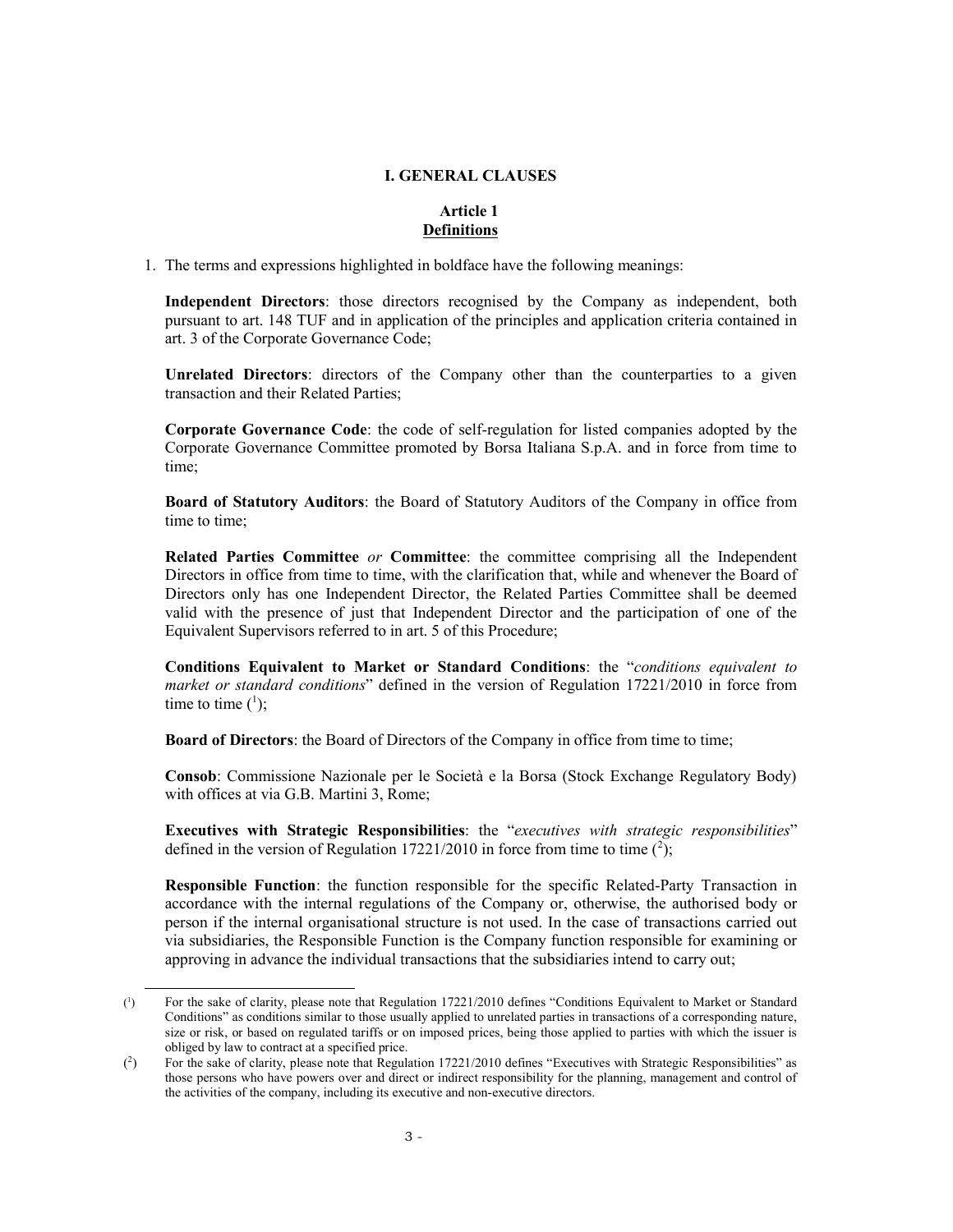Significant Interests: interests in transactions are deemed significant by the Board of Directors with reference to the instructions contained in Consob Communication DEM/10078683 dated 24 September 2010 (and in subsequent Consob communications), with the clarification that interests are not deemed significant merely because one or more directors or other executives with strategic responsibilities are shared among the Company and its Subsidiaries and/or Associates and that, in all cases, other parties related to the Company have significant interests (i) if one or more directors or executives with strategic responsibilities of the Company benefit from incentive plans based on financial instruments or, in any case, from variable remuneration based on the results of the Subsidiaries or Associates with which the Transaction is carried out; and (ii) if the party that, directly or indirectly, controls the Company holds an equity interest in the Subsidiary or Associate with which the Transaction is carried out conferring greater effective influence than the effective influence conferred by its equity interest in the Company, without prejudice to the obligations arising under art. 8 of this Procedure;

Related-Party Transactions or Transactions: any transfer of resources, services or commitments between the Company and one or more Related Parties, regardless of whether or not a consideration has been agreed. This concept always includes: (i) mergers, spin-offs on formation or non-proportional spin-offs in the strict sense, if carried out with Related Parties; (ii) all decisions relating to the allocation of remuneration and economic benefits, in any form, to the members of the administrative and control bodies and to the Executives with Strategic Responsibilities, except in the cases referred to in Article 2 below. The definition of Related-Party Transactions does not include those transactions open without distinction to all shareholders on the same terms (such as but not limited to proportional spin-offs in the strict sense and capital increases offered under option);

Related-Party Transactions carried out via Subsidiaries: the Related-Party Transactions carried out by Subsidiaries with parties related to the Company;

Transactions of Insignificant Amount: the Related-Party Transactions, or connected series of Related-Party Transactions, whose annual amount (net of any taxes, levies or charges) is, individually or cumulatively, less than Euro  $100,000.00$  (onehundredthousand/00);

Transactions of Greater Significance: the "transactions of greater significance" defined with reference to the criteria indicated in Attachment 3 to the version of Regulation 17221/2010 in force from time to time;

Transactions of Lesser Significance: all Related-Party Transactions other than Transactions of Greater Significance and Transactions of Insignificant Amount;

Ordinary Transactions: transactions carried out in the ordinary course of the operating activities and related financial activities (being ancillary to the operating activities) of the Company or its Subsidiaries;

Executive Body: each director of the Company holding executive powers;

Related Parties: the "*related parties*" defined in the version of Regulation 17221/2010 in force from time to time  $(^3)$ ;

ł

 $\binom{3}{ }$ ) For the sake of clarity, please note that Regulation 17221/2010 defines a "Related Party" as the party that, with respect to a company: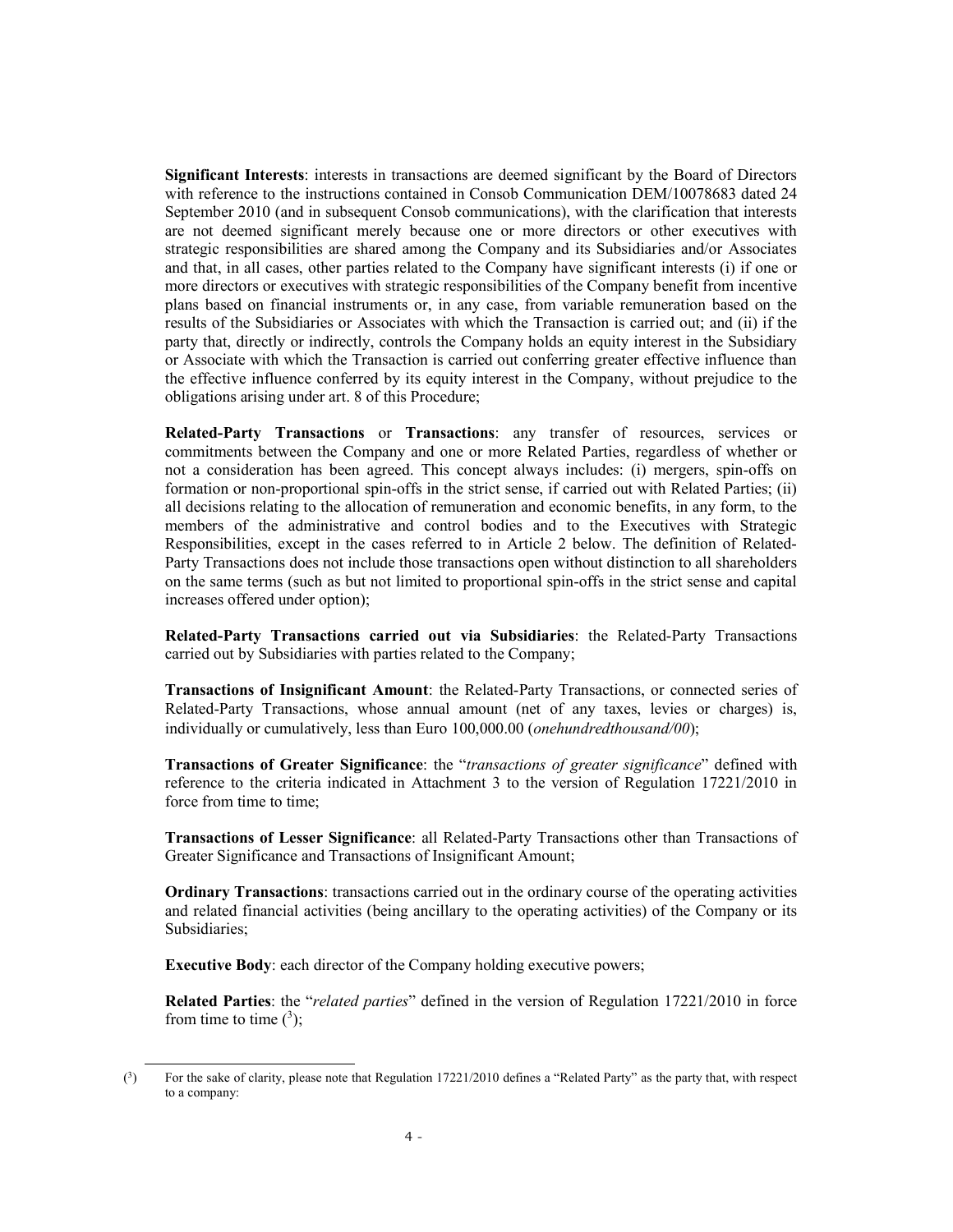Equivalent Supervisors: the supervision indicated in Article 5 of this Procedure, to be adopted by the Company in order to assure the functioning of this Procedure if  $-$  in relation to a given Related-Party Transaction – it is not possible to form the Related Parties Committee in accordance with the rules for its formation;

Issuers' Regulation: the Consob Regulation adopted by Decision 11971 dated 14 May 1999 and subsequent amendments and additions;

Unrelated Shareholders: the parties that hold voting rights, other than the counterparty of a given Transaction and the Related Parties of both the counterparty to a given Transaction and the Company;

Subsidiary: "subsidiary company" as defined in the version of Regulation 17221/2010 in force from time to time  $(^4)$ ;

Associate: "associated company" as defined in the version of Regulation 17221/2010 in force from time to time  $(5)$ ;

Testo Unico della Finanza (Consolidated Finance Law) or TUF: Decree 58 dated 24 February 1998 and subsequent amendments and additions.

## Article 2 **Exclusions**

1. This Procedure does not apply:

ł

- (a) to shareholders' resolutions concerning the remuneration of members of the Board of Directors and the Executive Committee (if appointed) (adopted pursuant to art. 2389, para. 1, of the Italian Civil Code) or to resolutions concerning the remuneration of the directors with specific responsibilities included in the total amount for the remuneration of all directors established in advance at the Shareholders' Meeting pursuant to art. 2389, para. 3, of the Italian Civil Code;
- (b) to shareholders' resolutions adopted pursuant to art. 2402 of the Italian Civil Code

 $($ <sup>4</sup> $)$ ) For the sake of clarity, please note that Regulation 17221/2010 defines a "subsidiary company" as a party, whether or not a legal person, that is controlled by another party.

<sup>(</sup>a) directly, or indirectly via subsidiaries, trust companies or intermediaries: (i) controls the company, is controlled by it or is subject to joint control; (ii) holds a sufficient equity investment in the company to be able to exercise significant influence over it; (iii) exercises control over the company together with other parties;

<sup>(</sup>b) is an associated company of the company;

<sup>(</sup>c) is a joint venture in which the company is a participant;

<sup>(</sup>d) is one of the executives with strategic responsibilities of the company or its parent company;

<sup>(</sup>e) is a close family member of one of the parties referred to in letters (a) or (d);

<sup>(</sup>f) is an entity over which one of the parties referred to in letters (d) or (e) exercises control, joint control or significant influence or holds, directly or indirectly, a significant share, being not less than 20%, of the voting rights;

<sup>(</sup>g) is a collective or individual supplementary pension fund, whether Italian or foreign, established in favour of the employees of the company or any other entity to which it is related.

The concepts of "control", "joint control", "significant influence", "executives with strategic responsibility", "close family members", "subsidiary", "associate" and "joint venture" are defined in Regulation 17221/2010.

The concepts of "control" and "joint control" are defined in Regulation 17221/2010.

 $\binom{5}{ }$ ) For the sake of clarity, please note that Regulation 17221/2010 defines an "associated company" as a party, whether or not a legal person, over which a member exercises significant influence, but not control or joint control. The concepts of "control", "joint control" and "significant influence" are defined in Regulation 17221/2010.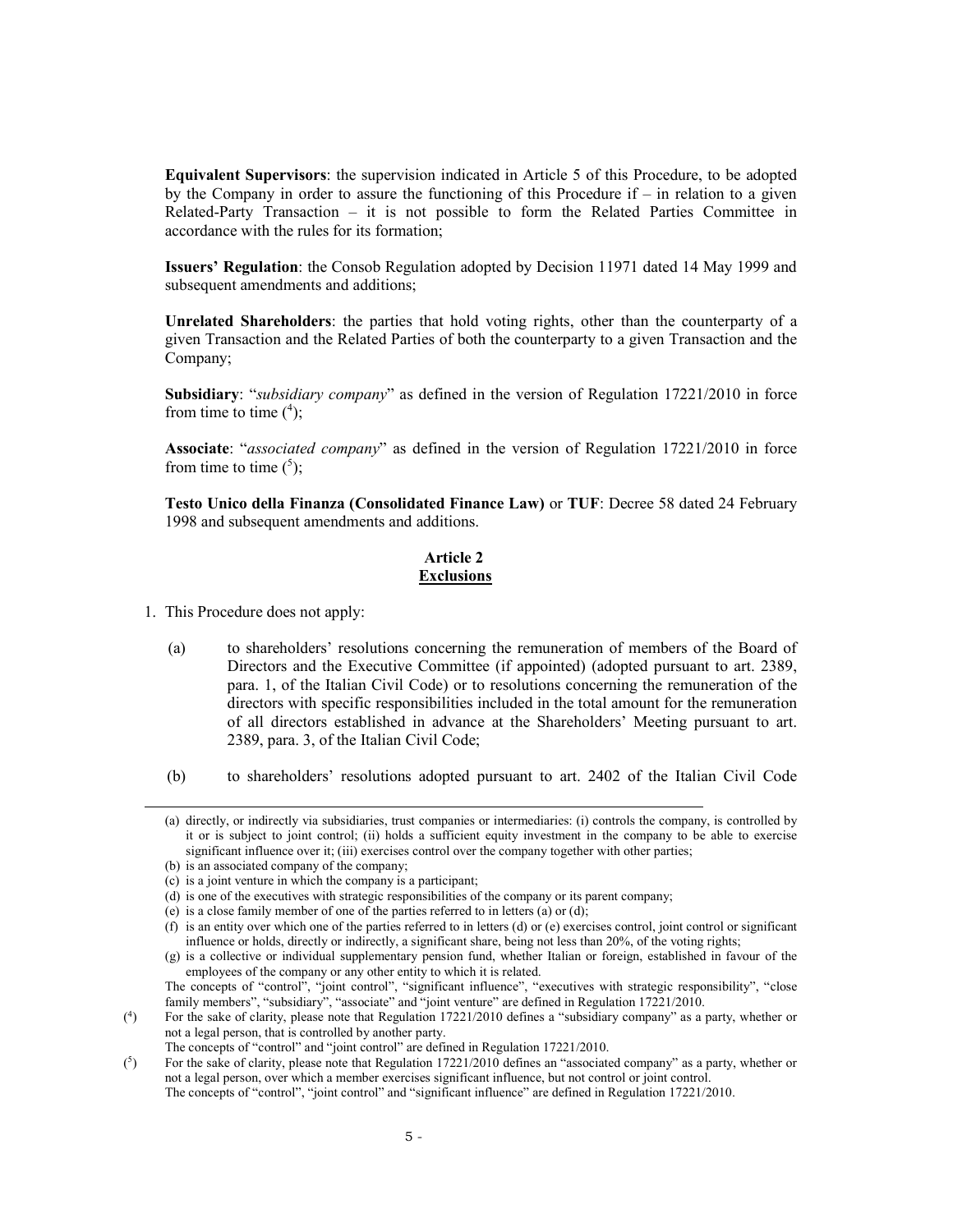concerning the remuneration of the members of the Board of Statutory Auditors;

- (c) to Transactions of Insignificant Amount;
- (d) without prejudice to the obligations referred to in art. 9 of this Procedure, if applicable, to resolutions (other than those indicated in paragraph (a) above) concerning the remuneration of directors with specific responsibilities and the other executives with strategic responsibilities, on condition that: (i) a compensation policy has been adopted; (ii) the compensation policy was determined with the contribution of a committee composed solely of non-executive directors, the majority of whom were independent; (iii) a report explaining the compensation policy was submitted for approval or a consultative vote at the Shareholders' Meeting; and (iv) the remuneration assigned is consistent with that policy;
- (e) to Ordinary Transactions carried out on Conditions Equivalent to Market or Standard Conditions. Without prejudice to the provisions of art. 17 of Regulation (EU) 596/2014, in the case of exceptions to the disclosures required for Transactions of Greater Significance in art. 10 of this Procedure, the Company must (i) notify to Consob, by the deadline indicated in art. 10.3 of this Procedure, the names of the counterparties, the purpose and the amounts of the Transactions that benefited from an exemption from the obligation to publish a Disclosure Document (as defined below); (ii) indicate in the interim report on operations and in the annual report, in the context of the disclosures required by art. 5, para. 8, of Regulation 17221/2010, which of the completed Transactions subject to the disclosure requirements indicated in this last-mentioned regulation benefited from the exemption envisaged in this letter;
- (f) without prejudice to the provisions of art. 10 of this Procedure, if allowed by the Articles of Association, to Related-Party Transactions that do not have to be referred to and authorised at the Shareholders' Meeting, but which must be authorised urgently in accordance with the related procedure that requires:
	- (i) should the transactions be within the powers of the Executive Body or the Executive Committee (if appointed), the Chairman of the Board of Directors to be informed about the urgent reasons prior to carrying them out;
	- (ii) without prejudice to their effectiveness, the transactions to be subjected subsequently to a non-binding resolution at the next available ordinary shareholders' meeting;
	- (iii) the body that calls the shareholders' meeting to prepare a report containing adequate reasons for the urgency and the Board of Statutory Auditors to report to the Shareholders' Meeting on its assessment of the validity of the urgent reasons;
	- (iv) the report and the assessment *sub* (iii) to be made available to the public at the registered offices at least 21 (twenty-one) days prior to the date fixed for the Shareholders' Meeting and on the website of the Company on the basis indicated in Title II, Chapter I of the Issuers' Regulation. These documents may be included in the Disclosure Document (as defined below in Article 10);
	- (v) the outcome of the voting, with particular reference to the total number of votes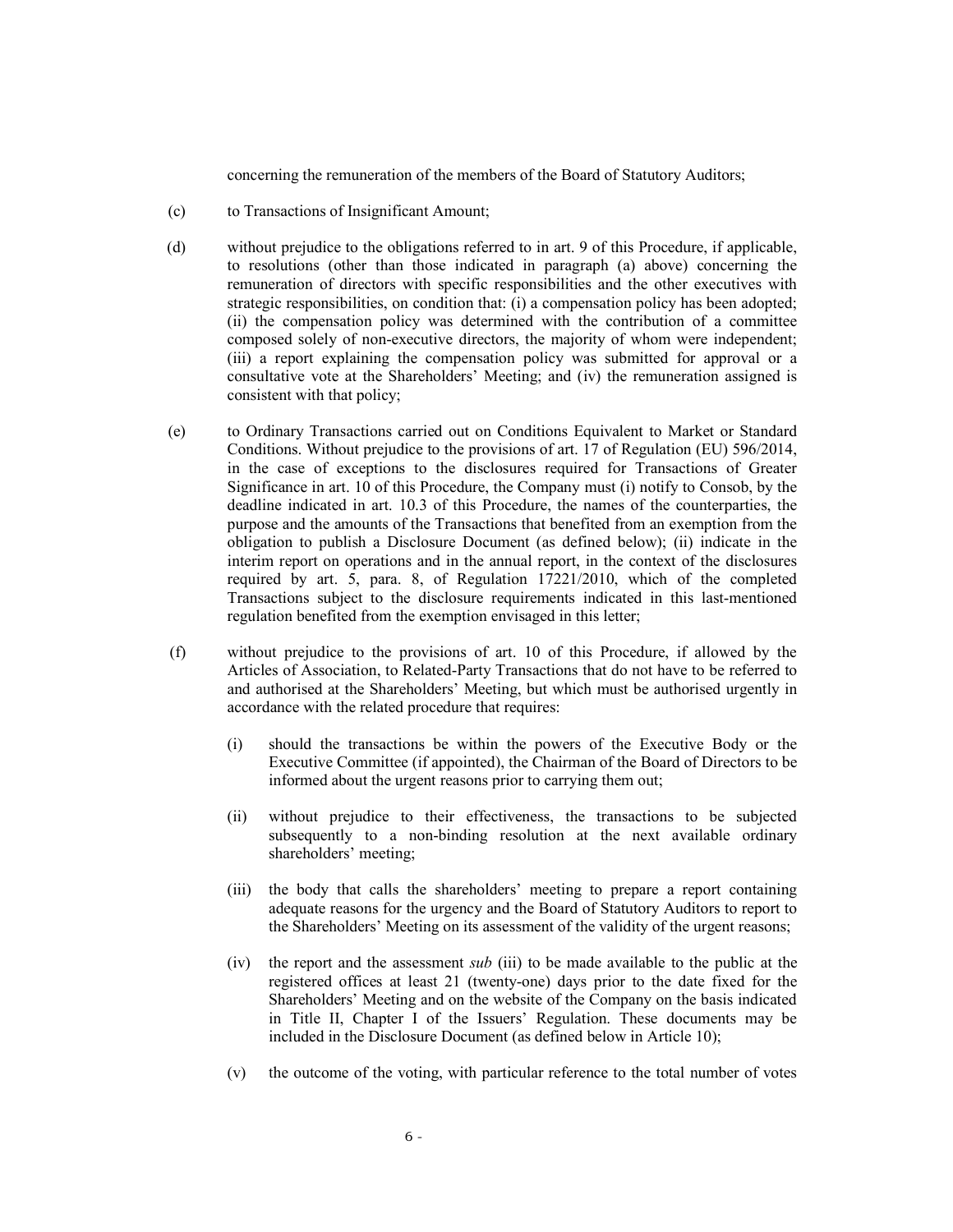cast by the Unrelated Shareholders, to be made available to the public by the day after that of the Shareholders' Meeting on the basis indicated in Title II, Chapter I of the Issuers' Regulation;

- (g) to Related-Party Transactions with or among one or more Subsidiaries, as well as those with Associates, if the other Related Parties of the Company do not have Significant Interests in the Subsidiaries or Associates that are counterparties to the Transaction;
- (h) to transactions required under instructions given by the Supervisory Authorities for stability purposes, or by the parent company for the execution of instructions given by the Supervisory Authorities to assure the stability of the group.
- 2. The exemptions envisaged in this Article 2 also apply to the Related-Party Transactions carried out via Subsidiaries that are referred to in Article 11 of this Procedure.

#### II. PROCEDURAL ASPECTS

#### Article 3 Approval of Related-Party Transactions

- 1. Pursuant to art. 10 of Regulation 17221/2010, the Company has elected to apply the procedure established for Related-Party Transactions of Lesser Significance to the Related-Party Transactions of Greater Significance. Accordingly, the provisions of this Article 3 will apply to both Transactions of Greater Significance and Transactions of Lesser Significance.
- 2. Before carrying out any Transactions, the Responsible Function checks if the counterparty is a Related Party. If the transaction is believed to be a Related-Party Transaction, the Responsible Function notifies details of the Transaction to the Executive Body, so that the latter can check:
	- (a) if the Transaction is covered by the exemptions;
	- (b) if the Transaction is carried out under a framework resolution; and
	- (c) if the Transaction is a Transaction of Greater Significance or a Transaction of Lesser Significance.

If the Transaction is included among the situations envisaged in letters (a) or (b) above, the Executive Body informs the Responsible Function. The Responsible Function then notifies the Executive Body about the completion of the Transaction as soon as it has been carried out. If the Transaction is not included among the situations envisaged in letters (a) or (b) above, the Executive Body refers the Transaction to the Related Parties Committee on a timely basis, providing all the information in its possession and indicating - if necessary - the deadline by which the Related Parties Committee must express its opinion. The Related Parties Committee meets and makes an assessment pursuant to the provisions of this Procedure. If in doubt about whether or not the Transaction is included among the situations envisaged in letters (a) or (b) above, the Executive Body will refer that assessment to the Related Parties Committee, providing all the information in its possession.

3. Related-Party Transactions are approved by the Executive Body, to the extent of its delegated powers, or by the Board of Directors or at the Shareholders' Meeting, if they fall within the types of transaction that, by law, the Articles of Association or Board resolution, must be referred to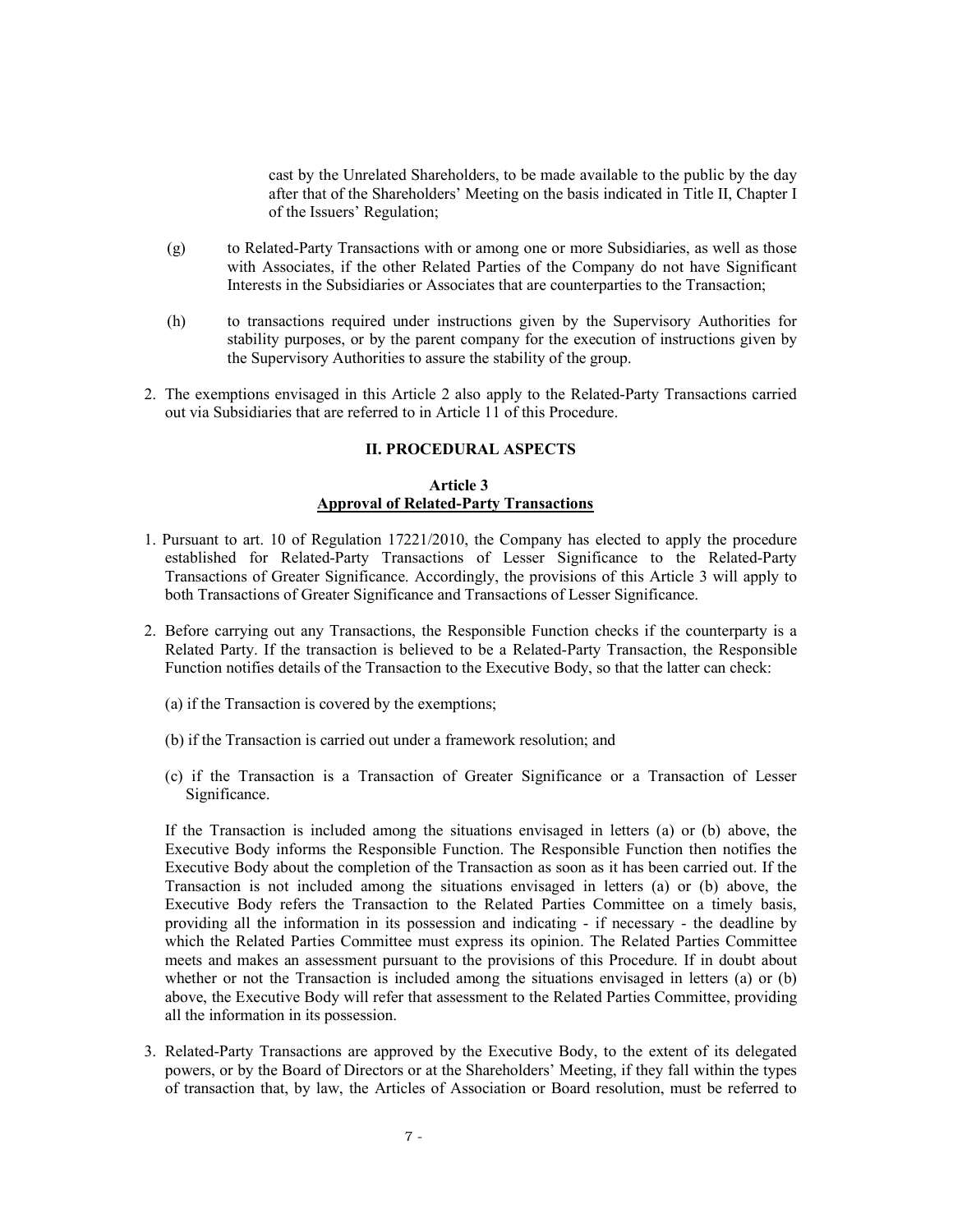each of them. If responsibility for the Transactions is not attributable to any Executive Body, the administrative body is responsible for their approval. Executive Bodies may always refer Transactions for which they are responsible to the administrative body for collegiate approval. In all cases, Related-Party Transactions must be approved after receipt of a non-binding reasoned opinion from the Related Parties Committee on the interest of the Company in carrying them, as well as on the reasonableness and propriety in substance of the related conditions.

- 4. In order to allow the Related Parties Committee to issue a reasoned opinion, the Executive Body assisted by the Responsible Function must, as early as possible, provide adequate and complete information about the specific Related-Party Transaction to the Related Parties Committee. In particular, at a minimum, that information must include the name of the Related Party, the nature of the relationship, the purpose of the Transaction, its expected value and other main terms and conditions, the expected timing, the reasons underlying the Transaction and any risks for the Company and/or its subsidiaries, if applicable, as well as objective evidence, if applicable, showing that the conditions of the Transaction are Conditions Equivalent to Market or Standard Conditions.
- 5. After receiving the above information from the Executive Body, the Related Parties Committee issues its reasoned opinion in good time for the related execution and/or authorisation of the Related-Party Transactions and, in any case, by and no later than any deadline indicated by the Executive Body pursuant to art. 3.2 above, providing the body responsible for authorising or executing the Related-Party Transactions to be approved with adequate information on a timely basis about the due diligence carried out on them.
- 6. If deemed necessary or appropriate, the Related Parties Committee may take advice from one or more independent experts selected by that committee - following appropriate checks on the independence of those experts - without exceeding the maximum expenditure limit of 5% (five percent) of the amount of the Transaction.
- 7. If the Transaction must be decided by the Board of Directors, the Chairman or the Executive Body ensures that adequate, complete information about the Transaction is sent to the directors, by e-mail or fax, in good time to allow the Board of Directors to make a careful assessment of the proposed Transaction and, in all cases, at least 5 (five) working days prior to the date fixed for the Board meeting, together with objective evidence, if applicable, showing that the conditions of the Transaction are Conditions Equivalent to Market or Standard Conditions. In all cases, the information provided to the Board of Directors must include:
	- indication of the general characteristics of the Transaction (in particular: purpose, reasons, consideration, timing and nature of the relationship);
	- indication of how the consideration is calculated and/or the main terms and conditions that may generate obligations for the Company;
	- indication of any interests (direct or on behalf of third parties) that members of the corporate bodies may have in the Transaction.
- 8. The minutes of the meeting of the Board of Directors that approves a Related-Party Transaction must indicate the reasons for which the Company is interested in carrying it out, as well as the reasonableness and propriety in substance of the related conditions. If the Board of Directors does not agree with the opinion of the Related Parties Committee, the reasons for this disagreement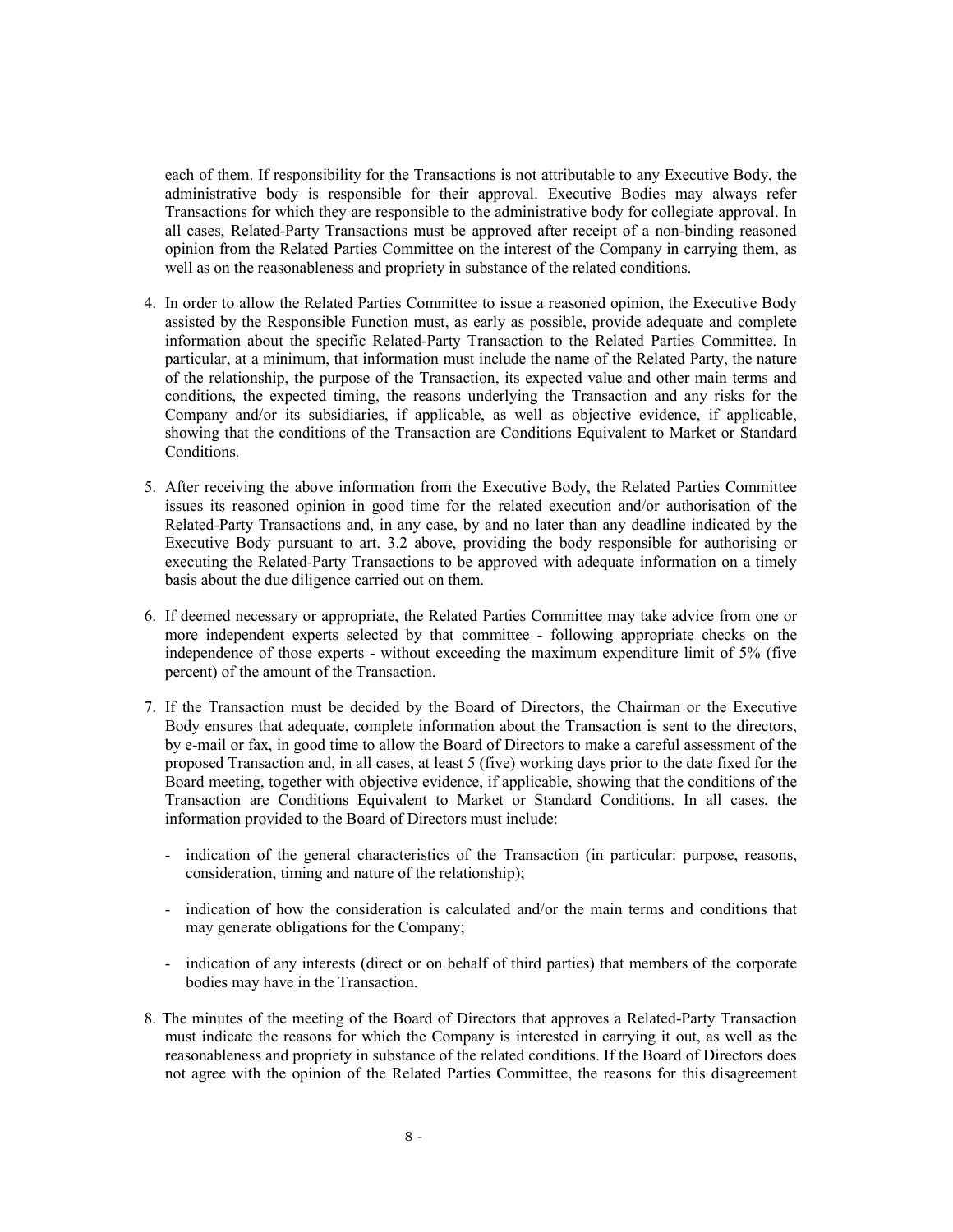must be explained appropriately.

- 9. The Board of Directors is responsible for authorising those Related-Party Transactions carried out by the Company and/or its Subsidiaries in which one or more directors have an interest, whether directly or on behalf of third parties, or in which the Managing Director has an interest, whether directly or on behalf of third parties, and therefore abstains from voting pursuant to art. 2391 of the Italian Civil Code.
- 10.The procedure indicated in this Article 3 also applies to approval by the Board of Directors of proposed resolutions regarding Related-Party Transactions to be submitted to the Shareholders' Meeting, if those Transactions must be referred to or authorised at that meeting.
- 11.If with regard to a Transaction of Greater Significance, the proposed resolution to be submitted to the Shareholders' Meeting is approved despite the contrary opinion of the Related Parties Committee, without prejudice to arts. 2368, 2369 and 2373 of the Italian Civil Code, that Transaction may not be carried out if the majority of the Unrelated Shareholders, holding shares representing at least 10% (ten percent) of the share capital, vote against the Related-Party Transaction.

## Article 4 Related-Party Transactions Committee

- 1. The Related Parties Committee meets upon request from the Chairman of the Board of Directors or from the Executive Body in the cases envisaged in art. 3 of this Procedure. The request indicates: (i) the members of the Committee, in compliance with the rules for its composition specified in this Procedure, (ii) the name of the person appointed to serve as Chairman of the Committee and (iii) any deadline by which the Committee must issue its opinion pursuant to art. 3 of this Procedure.
- 2. The persons identified as members of the Related Parties Committee must disclose promptly the existence of any links between them and the specific Related-Party Transaction, so that Equivalent Supervisors can be appointed.
- 3. If the Related Parties Committee meets on a collegiate basis, its decisions may also be adopted by audio/video conference or by following the written consultation procedure. Meetings and the written consultation procedure, or the acquisition of consent expressed in writing, are not subject to special constraints, on condition that each member is assured of the right to receive adequate information and participate in the decision. Decisions are adopted in writing by the majority of the members of the Related Parties Committee present at the meeting. In the event of a voting tie, the vote of the Chairman shall prevail.

## Article 5 Equivalent Supervisors

1. If it is not possible to form a Related Parties Committee on a collegiate basis, the opinion is given by the sole unrelated Independent Director, if present, who will work and resolve together with: (i) the Chairman of the Board of Statutory Auditors, on condition that said person is not a Related Party with regard to the specific Transaction; or (ii) the eldest Serving Auditor, on condition that said person is not a Related Party with regard to the specific Transaction; or (iii) an independent expert identified by the Board of Directors from among persons of recognised professionalism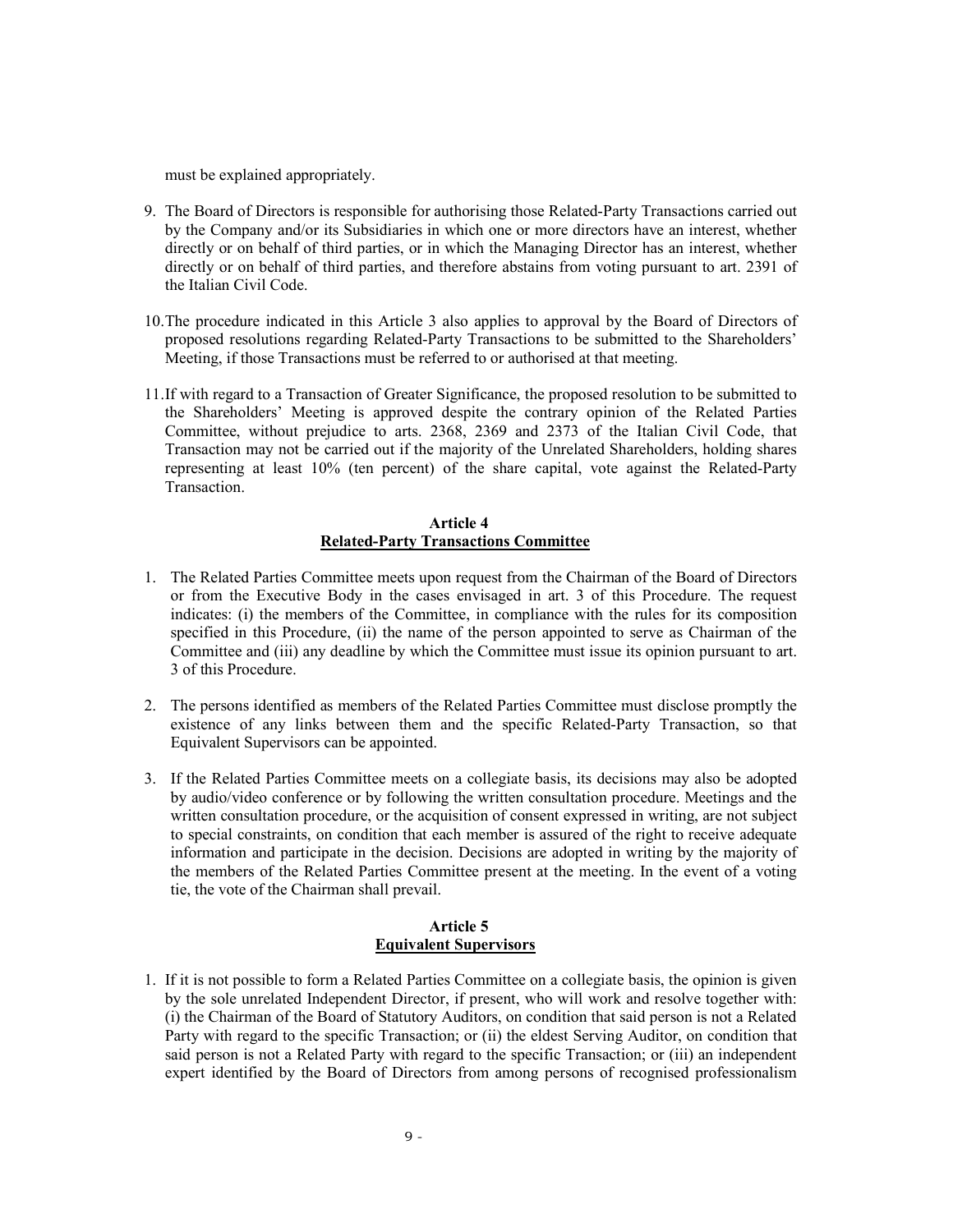and skill with regard to the matters concerned, following an assessment of their independence and the absence of conflicts of interest. If the above Independent Director is unable to participate in this activity (due to links with the Transaction or otherwise), that role will be played (together) by two of the other Equivalent Supervisors.

2. If recourse is made to one or more of the Equivalent Supervisors referred to in this art. 5, the provisions regarding the procedures to be followed by the Related Parties Committee shall apply, to the extent compatible.

#### Article 6 Framework resolutions

- 1. If it is deemed appropriate to make a multitude of similar, repeating transactions, the Board of Directors may adopt framework resolutions that allow the Company, either directly or via its subsidiaries, to carry out a series of similar transactions with given categories of Related Party that are identified from time to time by the Board of Directors.
- 2. Framework resolutions must relate to sufficiently specific categories of transaction, stating the maximum expected amount of the transactions to be carried out during the reference period and the reasons for the conditions specified.

Framework resolutions also indicate the period during which they are effective, which cannot exceed one year under any circumstances.

- 3. Framework resolutions are approved in compliance with the procedure for the approval of Related-Party Transactions established in art. 3 above.
- 4. Individual transactions carried out in implementation of a framework resolution are not subject to the procedures referred to in Article 3 above.
- 5. If it is likely that the maximum amount of the transactions will exceed the threshold for Transactions of Greater Significance identified in this Procedure, the Company will publish a Disclosure Document pursuant to art. 10 of this Procedure at the time of approving the framework resolution.
- 6. The Executive Body reports to the Board of Directors, at least every 3 (three) months, on the implementation of the framework resolution during the quarter concerned.

In particular, the Executive Body informs the Board of Directors about the transactions carried out in implementation of the framework resolution, specifying for each:

- the counterparty with which the transaction was carried out;
- a summary description of the characteristics, basis, terms and conditions of the transaction;
- the reasons for and interest in the transaction, as well as its effects on the economic and financial position;
- the basis for determining the economic conditions applied and (where significant) the references made to market standards.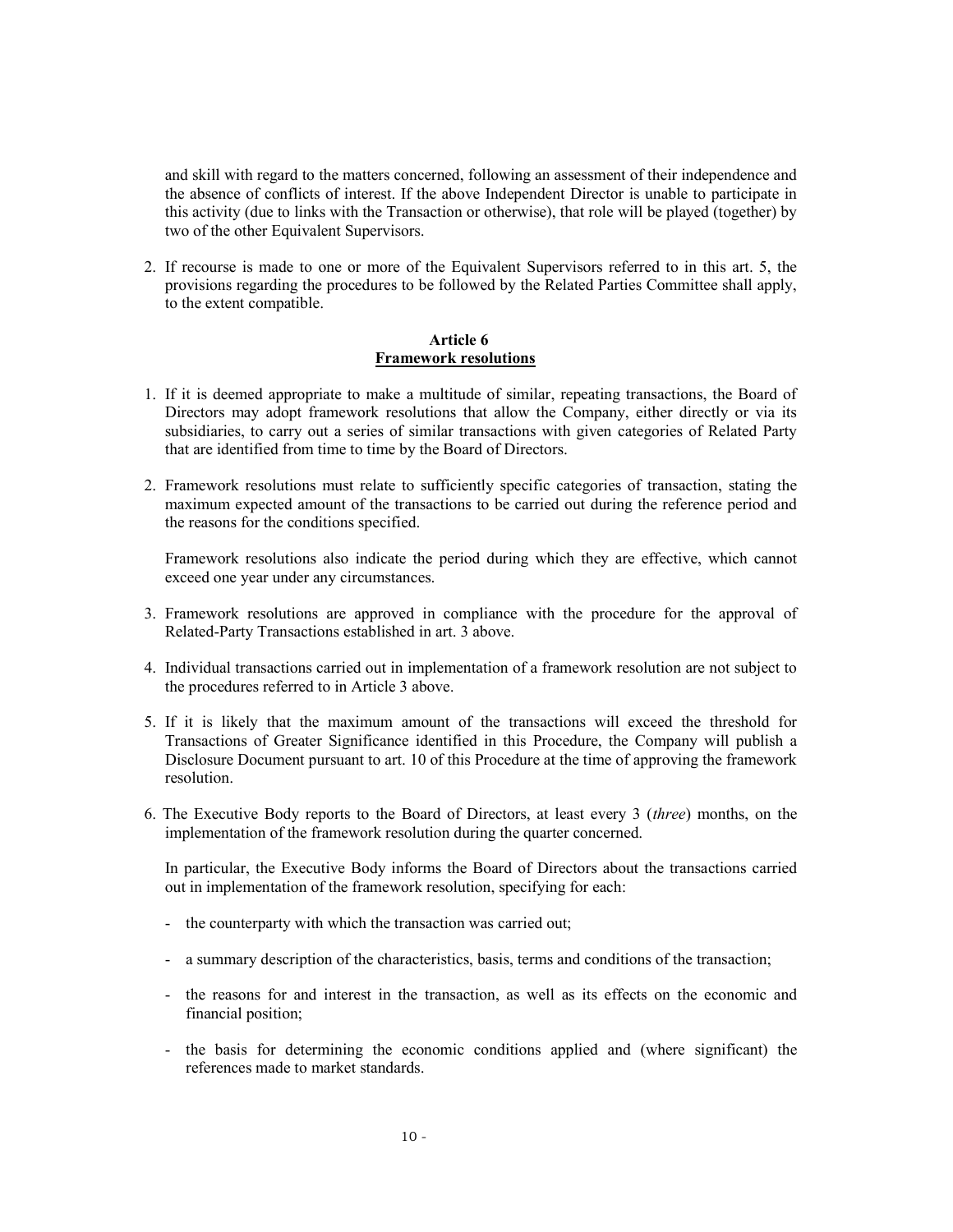### Article 7 Approval at the Shareholders' Meeting of Related-Party Transactions in urgent cases

- 1. If allowed by the Articles of Association, in urgent cases linked to business-critical situations, the Related-Party Transactions that must be referred to or authorised at the Shareholders' Meeting are not subject to the provisions of Article 3 above.
- 2. In the circumstances referred to in para. 1 above, the body that calls the Shareholders' Meeting prepares a report containing adequate reasons for the urgency and the Board of Statutory Auditors reports to the Shareholders' Meeting on its assessment of the validity of the urgent reasons. The report of the body that calls the Shareholders' Meeting and the assessment of the Board of Statutory Auditors are made available to the public at the registered offices at least 21 (twentyone) days prior to the date fixed for the Shareholders' Meeting on the basis indicated in Title II, Chapter I of the Issuers' Regulation. These documents may be included in the Disclosure Document.
- 3. If the assessment of the Board of Statutory Auditors is adverse, the Related-Party Transaction may not be carried out if the majority of the voting Unrelated Shareholders vote against it, on condition, however, that the Unrelated Shareholders present at the Shareholders' Meeting represent at least 10% (ten percent) of the share capital with voting rights.
- 4. Otherwise, the outcome of the voting, with particular reference to the total number of votes cast by the Unrelated Shareholders, is made available to the public by the day after that of the Shareholders' Meeting on the basis indicated in Title II, Chapter I of the Issuers' Regulation.

# III. DISCLOSURE REQUIREMENTS

## Article 8 Timely disclosure to the public

- 1. If a Related-Party Transaction is subject to the disclosure requirements envisaged in art. 17 of Regulation (EU) 596/2014 and, accordingly, must be disclosed to the market pursuant and consequent to the Company's "Procedure for the disclosure of Inside Information", the communication to the public must include, in addition to the other information to be published pursuant to that article:
	- indication that the counterparty of the Transaction is a Related Party, with a description of the nature of the relationship;
	- the business or personal name of the Related Party;
	- indication, if applicable, that the thresholds of significance envisaged for Transactions of Greater Significance have been exceeded and indication, if applicable, of the subsequent publication of a Disclosure Document (as defined below) pursuant to art. 10 of this Procedure;
	- indication of the procedure that has been or will be followed for approval of the Transaction and, in particular, whether or not the Company has made recourse to any of the exemption envisaged in Article 2 above;
	- approval, if applicable, of the Transaction despite an adverse opinion from the Related Parties Committee.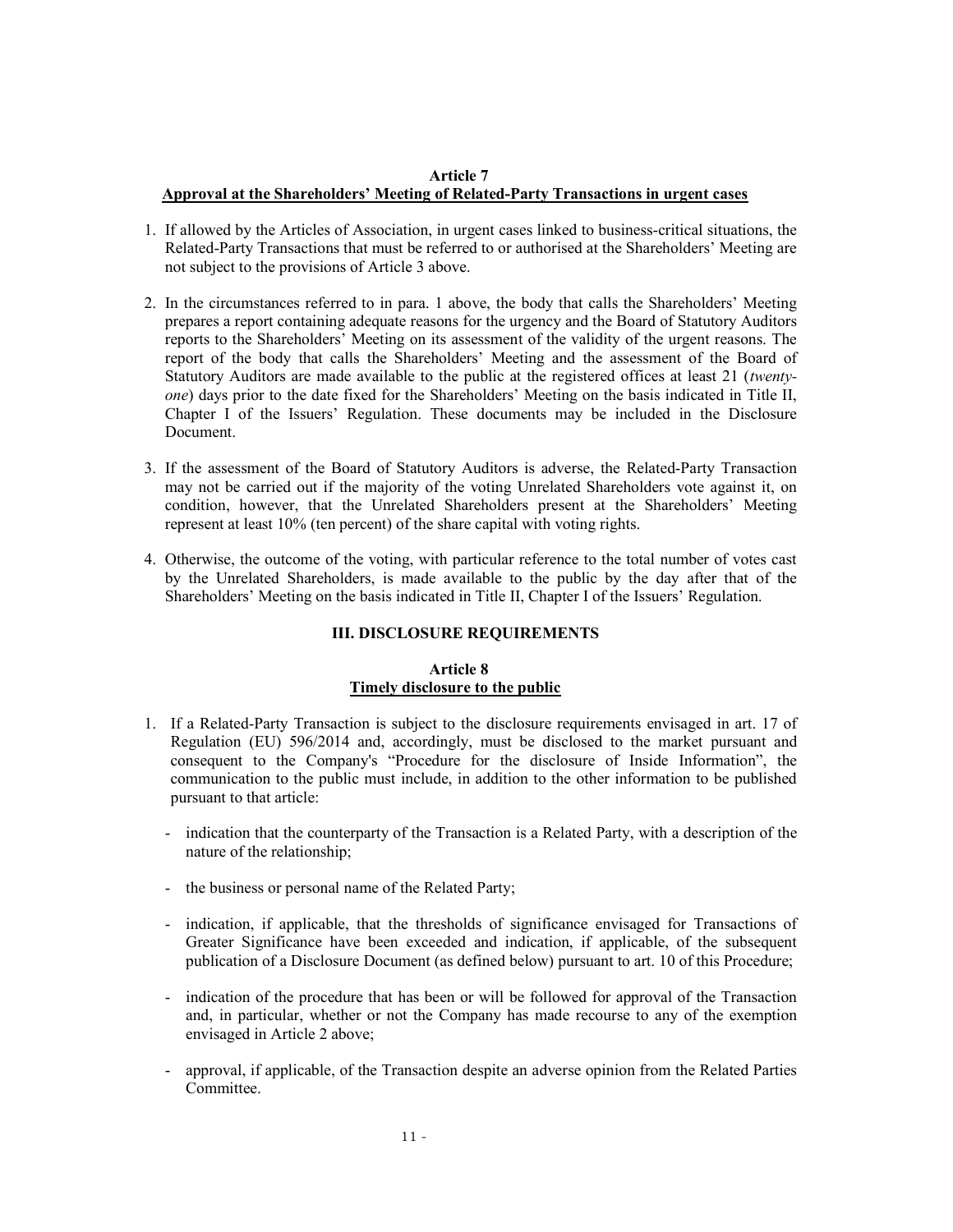### Article 9 Periodic disclosures

- 1. The Executive Body reports to the Board of Directors and to the Board of Statutory Auditors, at least every 3 (three) months, on the Related-Party Transactions carried out during the quarter concerned.
- 2. The description of the individual Transactions must contain, at a minimum, the following information:
	- the counterparty with which each Transaction was carried out;
	- a summary description of the characteristics, basis, terms and conditions of each Transaction;
	- the reasons for each Transaction and the interest in it, as well as its effects on the economic and financial position.
- 3. In the half-year report on operations and in the annual report, the Board of Directors of the Company provides information on:
	- each Transaction of Greater Significance carried out during the period;
	- any other Related-Party Transactions, as defined in art. 2427, para. 2, of the Italian Civil Code, completed during the period that significantly influenced the financial position or the results of the Company;
	- any changes to or development of the Related-Party Transactions described in the last annual report that had a significant effect on the financial position or the results of the Company during the period.
- 4. This information may be included in the periodic financial documentation by making reference to any Disclosure Documents (as defined below) published on the approval of Transactions of Greater Significance, indicating any significant updates.
- 5. Without prejudice to the provisions of art. 17 of Regulation (EU) 596/2014 and with regard to the Related-Party Transactions carried out and/or approved despite an adverse opinion from the Related Parties Committee, a document must be made available to the public at the registered offices, on the basis indicated in Title II, Chapter I, of the Issuers' Regulation, within 15 (fifteen) days of the end of each calendar quarter, indicating the counterparty, the purpose and the consideration for the Transactions approved during the quarter concerned despite the expression of adverse opinions by the Related Parties Committee, together with the reasons for disagreement with those opinions. By the same deadline, the opinions must be made available to the public as an attachment to the above document or on the website of the Company.

## Article 10 Disclosures about Transactions of Greater Significance

1. If a Transaction of Greater Significance is approved, even if carried out or to be carried out by Italian or foreign subsidiaries, the Board of Directors prepares a disclosure document - pursuant and consequent to art. 114, para. 5,  $TUF - in$  conformity with Attachment 4 to Regulation 17221/2010 ("Disclosure Document").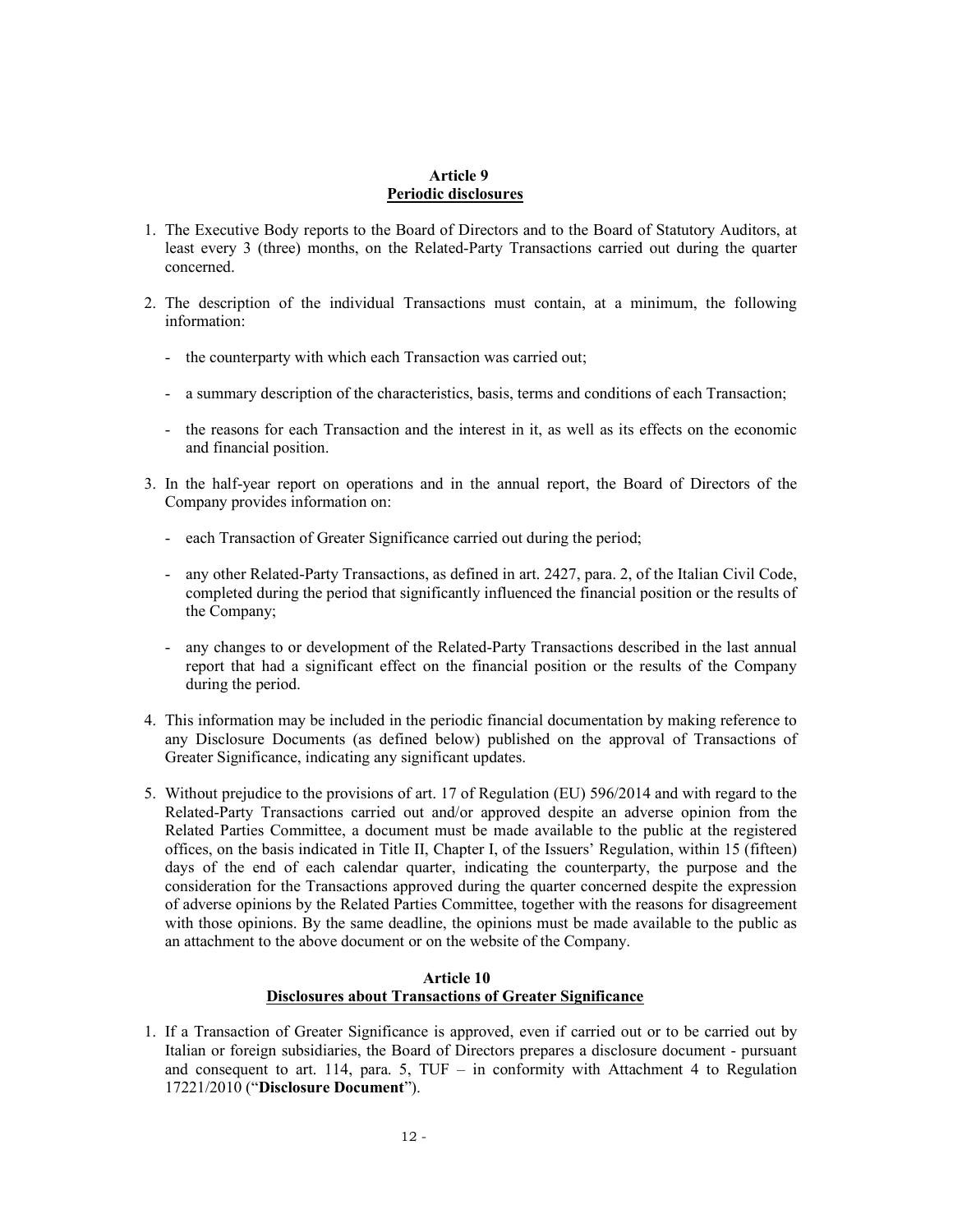- 2. The Disclosure Document must also be prepared if, during the same year, the Company carries out with the same Related Party, or with parties related to the latter or to the Company, a number of similar but separate Transactions or related Transactions that, although not individually identifiable as Transactions of Greater Significance, exceed in total the thresholds of significance identified in Attachment 4 to Regulation 17221/2010. The Transactions carried out by Italian or foreign subsidiaries (if any) are counted for the above purpose, while the Transactions excluded pursuant to Article 2 of this Procedure are not considered.
- 3. The Disclosure Document is made available to the public at the registered offices, on the basis indicated in Title II, Chapter I, of the Issuers' Regulation, within 7 (seven) days of approval of the Related-Party Transaction by the competent body or, if the competent body resolves to present a draft contract, of completion of the related contract, even on a preliminary basis, under the applicable regulations.
- 4. By the same deadline envisaged for the publication of the Disclosure Document, the Company makes available to the public any opinions issued by the Related Parties Committee and/or by any independent experts appointed, either as an attachment to the Disclosure Document or on its website. With regard to the opinions of independent experts, the Company may decide to publish just those elements indicated in Attachment 4 to Regulation 17221/2010, explaining this decision.
- 5. If the Transaction of Greater Significance must be approved at the Shareholders' Meeting, the Disclosure Document is made available within 7 (seven) days of approval of the proposal to be submitted to the Shareholders' Meeting. If significant updates must be made to the Disclosure Document, the Company makes a new version available to the public at the registered offices, on the basis indicated in Title II, Chapter I, of the Issuers' Regulation, with timing that, in all cases, allows the shareholders to assess properly the Transaction of Greater Significance and, in any case, not later than twenty-one days prior to the Shareholders' Meeting.
- 6. If the thresholds of significance are exceeded as a result of an accumulation of Related-Party Transactions, the Disclosure Document is made available to the public within 15 (fifteen) days of approval of the Related-Party Transaction or of completion of the contract that results in the threshold of significance being exceeded. This Disclosure Document must contain information, including aggregated information for similar Transactions, on all the individual Transactions included in the accumulated total. If the Transactions that result in the threshold of significance being exceeded are carried out by Subsidiaries, the Disclosure Document is made available to the public within 15 (fifteen) days of the moment in which the Company became aware of approval of the Transaction or of completion of the contract that results in the threshold being exceeded.
- 7. If, in relation to a Transaction of Greater Significance, the Company is required to prepare a Disclosure Document pursuant to arts. 70, paras. 6 and 7, and 71, para. 1, of the Issuers' Regulation, it may publish just one document containing all the information required by this art. 10. In that case, the document is made available to the public at the registered offices, on the basis indicated in Title II, Chapter I, of the Issuers' Regulation, within the shortest of the periods envisaged in each of the applicable instructions. If the above information is published in separate documents, the Company may include information already published by making reference to it.